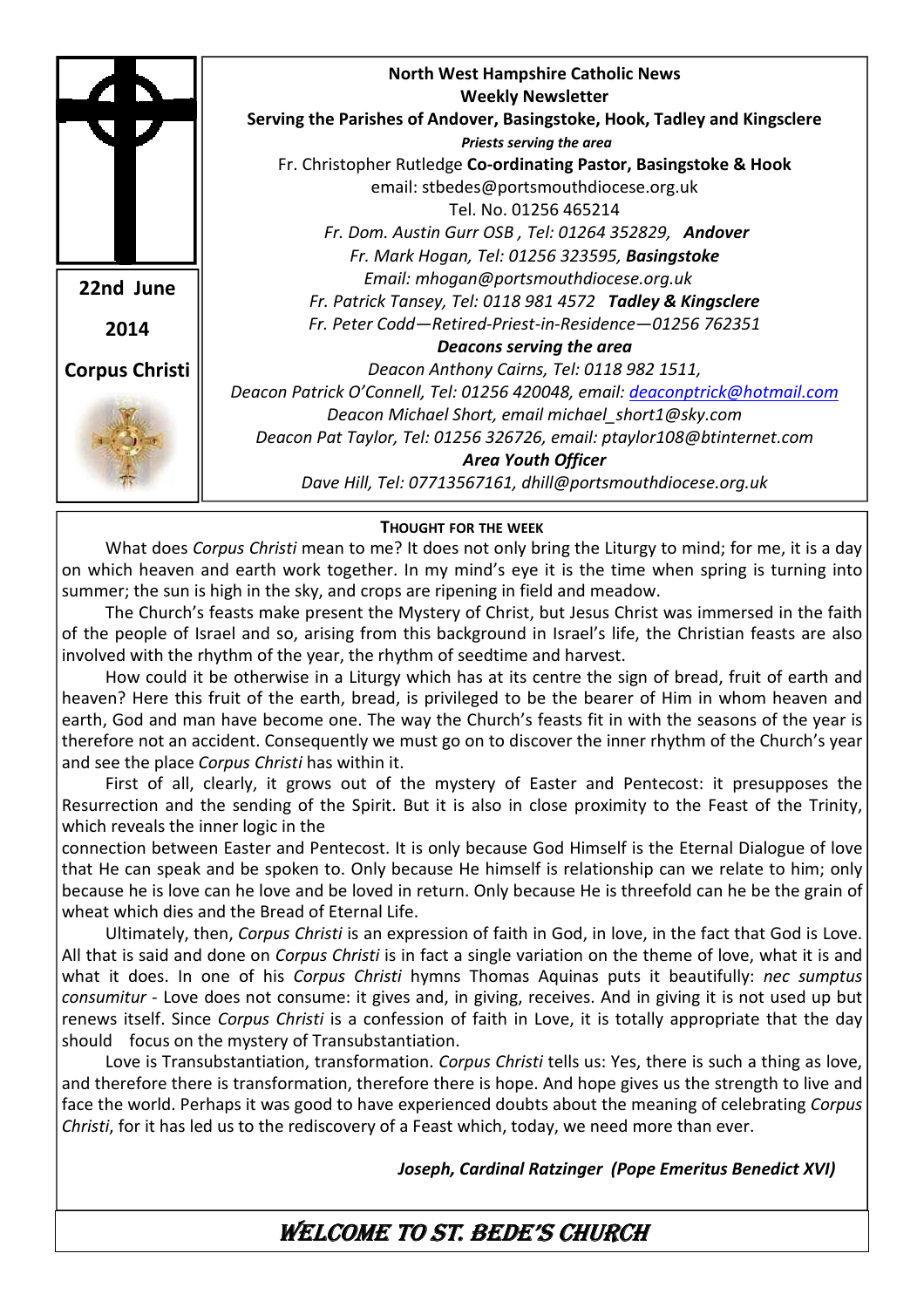## **ONE PARISH, TWO CHURCHES**



**St. Bede's Church, Popley Way, Basingstoke, RG24 9DX Holy Ghost Church, Sherborne Rd. Basingstoke. RG21 5TX Fr. Christopher Rutledge: Parish Priest Parish Secretary: Liz Murphy Tel. No. 01256 465214** 



**www.stbedesbasingstoke.org.uk; Email: stbedes@portsmouthdiocese.org.uk** 

## **Parish Diary: - 22nd June 2014**

**Sun:** Music: 9.00 Choir : 11.00 Filipino : 6.30 pm Cantorg Children's Liturgy at 9 am Mass Refreshments after the 9 am Mass 11 am Mass signed for the hard of hearing Confirmation Candidates—**'Going Forth'** today at the 11 am Mass Foodbank collection after all Masses today. Mon: SVP SB at 7.30 pm Fr. Chris: Requiem St. Martin's Church Ellisfield at 1.30 pm Tues:Toddler Group meet SB 1.30—3.15 pm Kneeler and Nurture Group SB at 7 pm Wed: 9 am Choir—practice SB at 7.30pm Thur: Church Cleaning SB 11—12 noon Office closed—Diocesan Secretary's Day Fri: Significant Weddings—setting up Sat: Significant Weddings Celebrations The Lord's Flock SB 5.30—8.30pm

## **Welcome to Bishop Philip** who will

be joining us for the Significant Weddings Mass at St. Bede's on Saturday 28th June



## **Kneeler and Nurture Group**

This months Kneeler Group and Nurture meeting will be held on Tuesday 24th June 7 pm until 9 pm at St Bede's Hall.

Come along and join us either to work on a kneeler or enjoy a relaxing evening chatting drinking tea and eating cake.

Contact detail: Susan Beard 01256 417764 or e-mail susan.beard@ntlworld.com

Collection last Sunday amounted to £1,750.01p Grateful thanks. Second collection next weekend for Peter's Pence

#### **Farewell**

Alyssa, the cantor at 6.30pm Mass is leaving to go to university. Her last service is TODAY. Alyssa has grown as a singer enormously over the past two years, she has been a great asset to the 6.30 pm Celebration of Mass… We shall be sad to see Alyssa go, but wish her every success and Blessings as she embarks on her life journey to University.

#### **Baptisms:**

Congratulations to the following who were baptised recently: Olivia Czapul, Lucas Francis Joseph Dickinson,



Charlie James Beere, Thomas Ondrej Ward, Siobhan Anne Hunt and Sophia Rose Murphy.

## **Church cleaning**

If you have an hour to spare next Thursday 26th June between 11 and 12 noon, we ask you please to come and



help us with a 'Spring cleaning' operation, in preparation for the Significant Weddings Celebrations which take place here on Saturday. We thank those who come here fortnightly without fail, who keep our Church clean and tidy.

#### **Liturgy Planner**

Musicians please collect your new edition of the 'Liturgy Planner' from the Sacristy—they have been there for two weeks now ready for collecting !!

## **Corpus Christi**

This is one of the Holy days of obligation which the Bishops of England and Wales have transferred to the nearest Sunday—which is **TODAY** 

**Before Mass**: pray to God. **During Mass**: listen to God. **After Mass**: talk to everyone

**A PUBLICATION OF PORTSMOUTH DIOCESAN TRUST, REGISTERED CHARITY NO. 246871**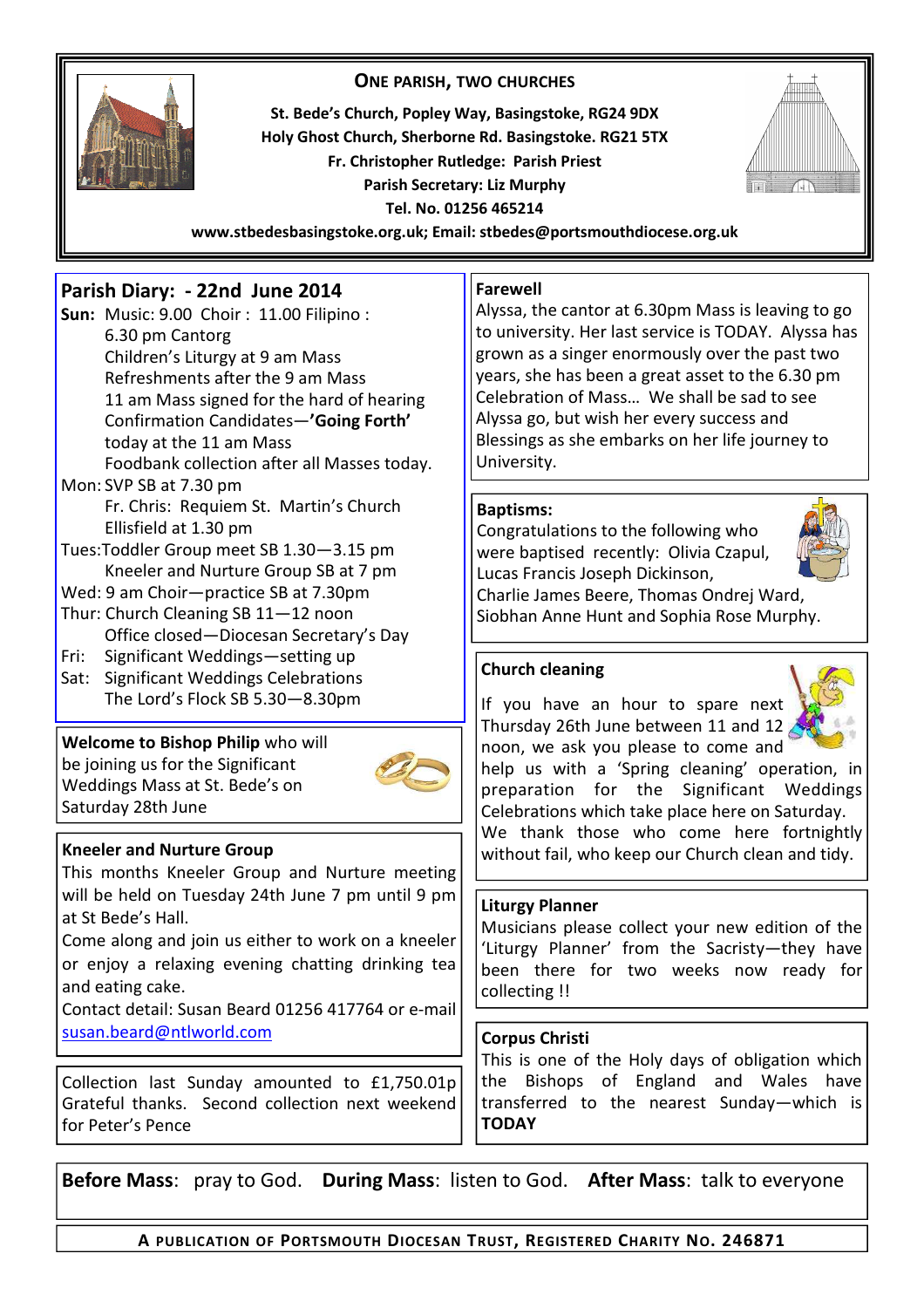| <b>Parish Mass Timetable</b><br>22nd June 2014<br>(Psalter Week 4)<br>9.00 a <sub>m</sub><br>Larry O'Reilly RIP (Reilly)<br><b>SB</b><br>11.00 am<br><b>SB</b><br>Int. Jason & Isabella Bell                                                                                                                                    |                                                                                                                                                                     |                              |                                                                                                                                                                                                                                                         | <b>Confessions</b><br>Fr. Chris will usually be available to<br>hear Confessions every Saturday<br>after the 9.30 am Mass until 10.45<br>am. No Confessions on Sat 28th                                                                                                                           |  |
|---------------------------------------------------------------------------------------------------------------------------------------------------------------------------------------------------------------------------------------------------------------------------------------------------------------------------------|---------------------------------------------------------------------------------------------------------------------------------------------------------------------|------------------------------|---------------------------------------------------------------------------------------------------------------------------------------------------------------------------------------------------------------------------------------------------------|---------------------------------------------------------------------------------------------------------------------------------------------------------------------------------------------------------------------------------------------------------------------------------------------------|--|
|                                                                                                                                                                                                                                                                                                                                 | 6.30 pm                                                                                                                                                             | <b>SB</b>                    | People of the Parish<br>See Parish Mass Book, p. 83                                                                                                                                                                                                     | Morning Prayer can refresh and<br>recharge your soul as you get ready                                                                                                                                                                                                                             |  |
| <b>Week beginning 23rd June</b>                                                                                                                                                                                                                                                                                                 |                                                                                                                                                                     |                              |                                                                                                                                                                                                                                                         | to take on the day.<br>'Morning<br>Prayer' will be recited each morning                                                                                                                                                                                                                           |  |
| Mon:<br>Tue:                                                                                                                                                                                                                                                                                                                    | before Mass in both Holy Ghost<br>St. Etheldreda, Abbess<br>Church and St. Bede's Church.<br>9.30 am<br>HG<br>Int. Pat Cooke<br>The Nativity of St John the Baptist |                              |                                                                                                                                                                                                                                                         |                                                                                                                                                                                                                                                                                                   |  |
| Wed:                                                                                                                                                                                                                                                                                                                            | Feria<br>$9.30$ am                                                                                                                                                  | HG                           | 10.30 am HG Requiem Paul Walsh RIP<br>Patricia Norton RIP                                                                                                                                                                                               | <b>Adoration of the Bl. Sacrament</b><br>Will take place in Holy Ghost Church<br>after the 9.30 am Mass every                                                                                                                                                                                     |  |
| Thurs:                                                                                                                                                                                                                                                                                                                          | Feria                                                                                                                                                               |                              |                                                                                                                                                                                                                                                         | Friday.                                                                                                                                                                                                                                                                                           |  |
| Fri:                                                                                                                                                                                                                                                                                                                            | 9.30 am<br>8.15 am                                                                                                                                                  | <b>SB</b><br><b>SB</b>       | Sean Hynes RIP (Byrne)<br>The Most Sacred Heart of Jesus<br>In thanksgiving Darlene                                                                                                                                                                     | <b>Arranging a Baptism</b><br>Any Catholic parent living in our                                                                                                                                                                                                                                   |  |
| Sat:                                                                                                                                                                                                                                                                                                                            | 11.00                                                                                                                                                               | <b>SB</b>                    | (Durangparang)<br>The Immaculate Heart of Mary<br><b>Significant Weddings Celebrations</b>                                                                                                                                                              | Parish and wishing their child to be<br>Baptised should collect a form from<br>the cloister area, please complete                                                                                                                                                                                 |  |
| Sun:                                                                                                                                                                                                                                                                                                                            | $9.00$ am<br>11.00 am<br>6.30 pm                                                                                                                                    | <b>SB</b><br>SB<br><b>SB</b> | 29th June-Feast of Ss Peter & Paul (Psalter Week 1)<br>People of the Parish<br>Halina Godamska RIP Justyna)<br><b>Cullen &amp; McCarthy Families RIP</b><br>Morning Prayer: 9.15 am before each weekday Mass<br>Rosary: recited after the weekday Mass. | and return to the Parish Office.<br>Parents should be attending Church<br>on a regular basis. Due to the large<br>number of such baptisms<br>we<br>currently celebrate this Sacrament<br>on designated Sundays, this being<br>the First Sunday of the Month at<br>3 pm in St. Bede's Church only. |  |
| Requiem for Paul Walsh RIP takes place in<br>Holy Ghost Church on Tuesday 24th June at<br>10.30 am<br>Requiem for Maureen Donnelly RIP takes place<br>on Thursday 26th June at 2 pm in Holy Ghost Church.                                                                                                                       |                                                                                                                                                                     |                              |                                                                                                                                                                                                                                                         | Loop system<br>at St Bede's Church-to<br>use it please switch your<br>hearing aid to 'T'coil.'                                                                                                                                                                                                    |  |
| May they Rest in Peace. We remember all families who are<br>bereaved at this time.<br>Funeral Service for Clifford Jones RIP takes place<br>on Monday 30th June at 11.30 am at St. Bede's Church<br>May their souls and the souls of the Faithful Departed-Rest in                                                              |                                                                                                                                                                     |                              |                                                                                                                                                                                                                                                         | Just to say thank you to those peo-<br>ple who 'Welcome' parishioners to<br>Mass-they indeed enhance our<br>liturgy throughout the year.                                                                                                                                                          |  |
| Peace                                                                                                                                                                                                                                                                                                                           |                                                                                                                                                                     |                              |                                                                                                                                                                                                                                                         | <b>Other local churches</b>                                                                                                                                                                                                                                                                       |  |
| Please remember in your prayers Fr. John Cook's Mum-<br>Pat Cooke, who is in hospital following a stroke.                                                                                                                                                                                                                       |                                                                                                                                                                     |                              |                                                                                                                                                                                                                                                         | <b>Sunday Mass times</b><br><b>Sacred Heart, Hook</b>                                                                                                                                                                                                                                             |  |
| Please pray for all the sick in our Parish                                                                                                                                                                                                                                                                                      |                                                                                                                                                                     |                              |                                                                                                                                                                                                                                                         | Sat 6pm & Sun 10am<br>St Joseph's, Basingstoke                                                                                                                                                                                                                                                    |  |
| Lord, have all those who are unable to be with us for Mass in your<br>safekeeping. We remember: Sean Walsh, Theodora Gatachalian,<br>John Hickey, Joan Gomes, Carmel Hyland, Larry Hynan, Jillian<br>Simms, Anne Quinn, Jacqueline Hudson, Jenny McMahon, Julian<br>Boma, Juliet Mitchell, Phyllis McMorrow, Margaret McDonnell |                                                                                                                                                                     |                              |                                                                                                                                                                                                                                                         | Sat 6pm & Sun 9am and 11am<br>St Michael's, Tadley<br>Sat 6pm & Sun 9.30 am<br>$\bullet$<br>St Peter & St Paul, Kingsclere<br>Sun 11.15 am                                                                                                                                                        |  |